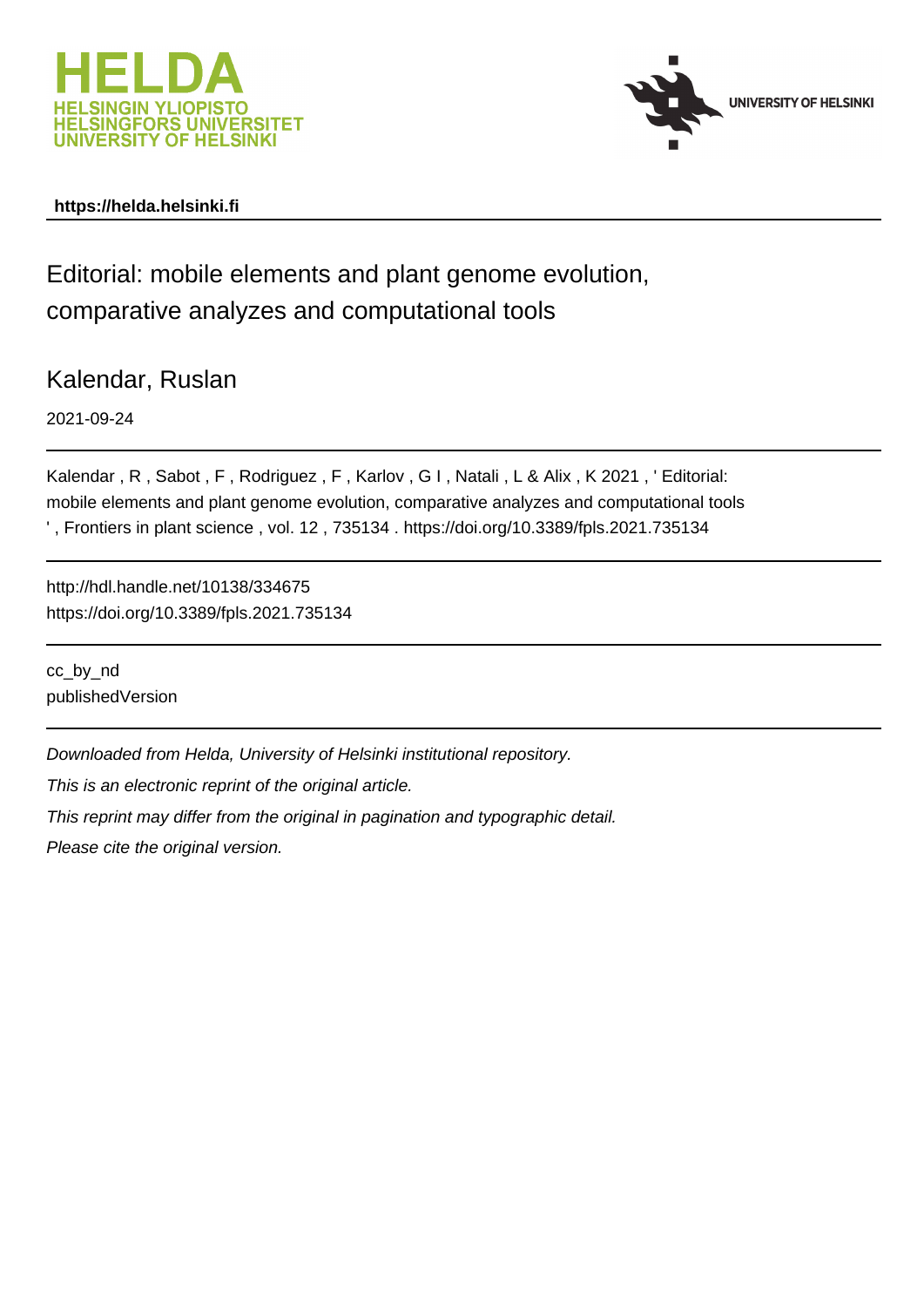



# [Editorial: Mobile Elements and Plant](https://www.frontiersin.org/articles/10.3389/fpls.2021.735134/full) Genome Evolution, Comparative Analyzes and Computational Tools

Ruslan Kalendar <sup>1,2</sup>\*†, Francois Sabot<sup>3†</sup>, Fernando Rodriguez<sup>4†</sup>, Gennady I. Karlov<sup> s†</sup>, Lucia Natali<sup>6†</sup> and Karine Alix<sup>7†</sup>

<sup>1</sup> HiLIFE Institute of Biotechnology, University of Helsinki, Helsinki, Finland, <sup>2</sup> National Laboratory Astana, Nazarbayev University, Nur-Sultan, Kazakhstan, <sup>3</sup> DIADE, University of Montpellier, CIRAD, IRD, Montpellier, France, <sup>4</sup> Josephine Bay Paul Center for Comparative Molecular Biology and Evolution, Marine Biological Laboratory (MBL), Woods Hole, MA, United States, <sup>5</sup> Laboratory of Applied Genomics and Crop Breeding, All-Russia Research Institute of Agricultural Biotechnology, Moscow, Russia, <sup>6</sup> Department of Agriculture, Food and Environment, University of Pisa, Pisa, Italy, <sup>7</sup> GQE – Le Moulon, Université Paris-Saclay, INRAE, CNRS, AgroParisTech, Gif-sur-Yvette, France

Keywords: plant genome evolution, transposable elements (TE), retrotransposon (RTN), retrotransposon (RTN)-

#### **OPEN ACCESS**

Edited and reviewed by: Chuang Ma,

Northwest A and F University, China

\*Correspondence: Ruslan Kalendar [ruslan.kalendar@helsinki.fi](mailto:ruslan.kalendar@helsinki.fi)

#### †ORCID:

Ruslan Kalendar [orcid.org/0000-0003-3986-2460](https://orcid.org/0000-0003-3986-2460) Francois Sabot [orcid.org/0000-0002-8522-7583](https://orcid.org/0000-0002-8522-7583) Fernando Rodriguez [orcid.org/0000-0003-4044-8734](https://orcid.org/0000-0003-4044-8734) Gennady I. Karlov [orcid.org/0000-0002-9016-103X](https://orcid.org/0000-0002-9016-103X) Lucia Natali [orcid.org/0000-0003-3179-5910](https://orcid.org/0000-0003-3179-5910) Karine Alix [orcid.org/0000-0002-8133-0743](https://orcid.org/0000-0002-8133-0743)

#### Specialty section:

This article was submitted to Plant Systems and Synthetic Biology, a section of the journal Frontiers in Plant Science

> Received: 02 July 2021 Accepted: 30 August 2021 Published: 24 September 2021

#### Citation:

Kalendar R, Sabot F, Rodriguez F, Karlov GL Natali L and Alix K (2021) Editorial: Mobile Elements and Plant Genome Evolution, Comparative Analyzes and Computational Tools. Front. Plant Sci. 12:735134. doi: [10.3389/fpls.2021.735134](https://doi.org/10.3389/fpls.2021.735134)

based markers, transposon display (TD)

**Editorial on the Research Topic**

**[Mobile Elements and Plant Genome Evolution, Comparative Analyzes and](https://www.frontiersin.org/research-topics/9842/mobile-elements-and-plant-genome-evolution-comparative-analyzes-and-computational-tools) Computational Tools**

# TRANSPOSABLE ELEMENTS TURN OUT TO BE FUNCTIONAL

Multiple changes that occur constantly in the plant genome allow an organism to develop from a single-celled embryo to a multicellular organism. A significant part of these changes is associated with the recombination activity of numerous classes of interspersed repeats. These numerous families of interspersed repeats were often called "junk DNA" as first, they were not associated with any vital protein-coding processes. Now, more and more clues indicate that such repeated DNA might play major roles in the genome as functional "non-coding" DNA (Pennisi, 2012; Ariel and Manavella, 2021). Transposable elements (TEs), such as DNA transposons and retrotransposons, are the main part of these interspersed repeats (Vitte et al., 2014). The diverse families of retrotransposons are highly abundant genetic elements that are related to retroviruses (Wicker et al., 2007). Although retrotransposons are not "true" mobile elements like DNA transposons—from the comparison of their transposition mechanisms, retrotransposable elements (RTEs) are notably constitutive of heterochromatin and form a variety of major chromosomal structures such as centromeres (Bennetzen and Wang, 2014) and represent the main intergenic part of the plant genome (Kalendar et al., 2020). RTE mobility is ensured through an RNA intermediate, allowing a Copy-And-Paste approach for their transposition. Their own-encoded RNA is reverse transcribed using their own (or not) encoded enzymes, that will re-create from the single-strand RNA matrix a double-strand DNA at a new location. This reverse transcription can be either through extra-chromosomal DNA within a nucleocapsid (e.g., and implies  $RT/RNAseH + INT$ enzymes for LTR retrotransposons) or directly at the insertion site (e.g., Target-Prime Reverse transcription mechanism, with only the RT as a minimal set of enzymes for LINEs and SINEs; Wicker et al., 2007). Such Copy-And-Paste mechanisms allow a quick invasion of naive genomes, and is responsible for massive genome increase in a few periods of time (Piegu et al., 2006). Such invasions belong to a few number of initial active copies, called Master copies; however, while these copies must be transcriptionally active (i.e., able to produce RNA), they can be translationally inactive and may rely on other copies for enzymatic activities (Sabot and Schulman, 2006). When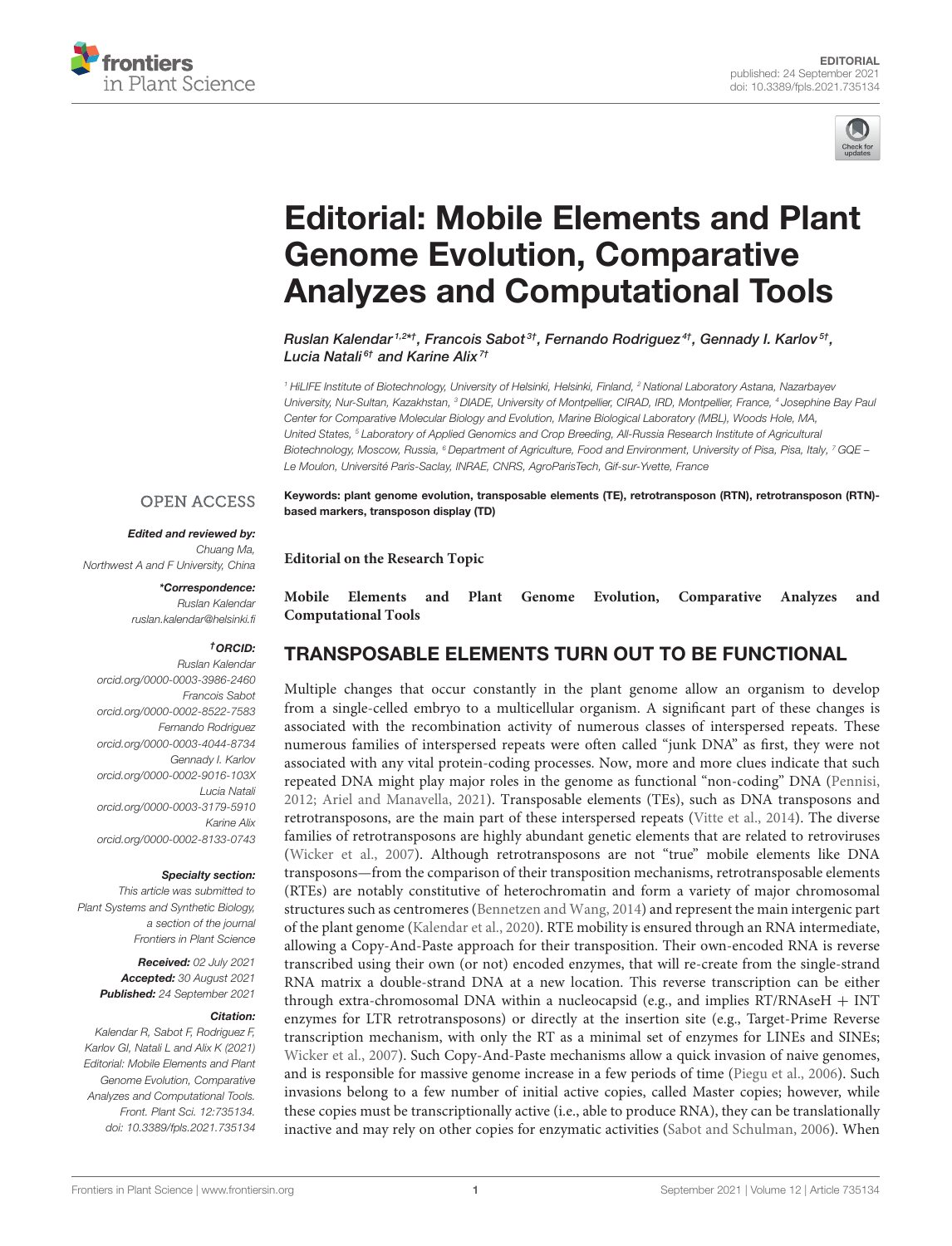recently inserted, neo-copies can be related phylogenetically because of their sequence identity; subsequent mutations (point mutation, recombination, and so on) will then occur and their lineage can then be complex to recompose. Once inserted, each copy has its own evolutionary history and some may acquire biological role (or some part of the copy) and being excepted by their host. Some RTEs can provide evolutionary advantages to the host and were demonstrated to play a significant role in plant adaptation (Song and Cao, 2017). If the fact that TEs can be beneficial to the host is now accepted, recent advances in the field has placed RTEs at the center of the current debate on eukaryotic and notably plant evolution. To advance this important research field, in the Research Topic "Mobile Elements and Plant Genome Evolution, Comparative Analyses, and Computational Tools" we focused on the efficiency of new genomic tools for the discovery of TEs, and highlighted some recent studies on the role of mobile elements in the evolution of the host genome, as well as on genome-wide comparative analysis and profiling of transposable elements.

# MOBILE ELEMENT AND HOST GENOME EVOLUTION

Different retrotransposon families, each with its own lineage and structure, may have been active at distinct phases in the evolution of a species. Retrotransposon sequences bear the promoters that bind the nuclear factors of transcription initialization and initiate RNA synthesis by polymerases II or III. In the article entitled "Additional ORFs in Plant LTR-Retrotransposons" by Vicient [and Casacuberta, LTR-retrotransposons that carry additional](https://doi.org/10.3389/fpls.2020.00555) but not retrotransposon-specific open reading frames (aORF) were discovered and analyzed. This discovery reinforces the unique potential of LTR-retrotransposons as evolutionary tools, thanks to their ability to provide new genetic variants within a genome. The presence of antisense aORFs in characterized LTR-retrotransposon families from various angiosperm species indicates a putative role of these coding regions in the transposition process. To clarify the functions of these aORFs, further analysis of TE transcript splicing variants and thus access to the TE functional diversity would be very valuable.

## TRANSPOSABLE ELEMENTS AS DRIVERS OF STRUCTURAL AND FUNCTIONAL VARIATIONS

Thanks to their remarkable diversity in size, genomic organization and transposition process, TEs are important drivers of genome evolution and species diversity (Vicient and Casacuberta, 2017). [Keidar-Friedman et al.](https://doi.org/10.3389/fpls.2020.01173) and Bariah et al. [reported the potential impact of miniature transposable](https://doi.org/10.3389/fpls.2020.585515) element insertions on the expression of genes in different wheat species, with the articles entitled "The Evolutionary Dynamics of a Novel Miniature Transposable Element in the Wheat Genome" and "Where the Wild Things Are: Transposable Elements as Drivers of Structural and Functional Variations in the Wheat Genome." TE-mediated genomic rearrangements and insertions of mobile genetic elements in gene-rich regions may act as mutagens and contribute to genome alteration (Vicient and Casacuberta, 2017). TE-mediated epigenetic modifications lead to phenotypic diversity, genetic variation, and environmental stress tolerance. Potential TEs also contribute to genome plasticity and have a dramatic impact on the genetic diversity and evolution of the wheat genome. Using transposon display (Kalendar et al., 2021) and genome-wide profiling analysis of insertional polymorphisms of transposable elements (Kalendar and Schulman, 2006), the authors discovered large genomic rearrangement events, such as deletions and introgressions in the wheat genome. Highthroughput bioinformatics with next-generation sequencing (NGS) were key tools in these studies (Vondrak et al., 2020). Structural rearrangements, gene duplications, and variation in TE contents may have a large impact on the overall genomic structure and may be responsible for phenotypic diversity (Belyayev et al., 2010). In the article entitled "Genome Size Variation and Comparative Genomics Reveal Intraspecific Diversity in Brassica rapa," [Boutte et al.](https://doi.org/10.3389/fpls.2020.577536) investigated structural variants and changes in the repetitive fraction between two accessions of Brassica rapa, and characterized genome-size variation among a core collection, using comparative genomics and cytogenetic approaches. Detection of large genomic variants between different cultigroups of the same species B. rapa highlighted the potential impact of the differential insertion dynamics of repeated elements in the intraspecific variability of genome size and chromosomal structure. This study also justifies the recent and general effort to construct pangenomes when access to the genomic diversity of a given species is sought.

TEs contribute also to the driving force in the evolution of epigenetic regulation and have a long-term impact on genomic instability and evolution. Remnants of RTEs appear to be overrepresented in transcription regulatory modules and other regions conserved among distantly related species, which may have implications for our understanding of their impact on speciation. In the article entitled "Sequencing Multiple Cotton Genomes Reveals Complex Structures and Lays Foundation for Breeding," [Pan et al.](https://doi.org/10.3389/fpls.2020.560096) revealed that post-polyploidization of cotton genome instability resulted in numerous genomic structural changes that were accompanied by the expansion of LTR-retrotransposon families with an unbalanced contribution from the constituent genomes of cotton, with TEs from the D-genome being more active than TEs from the A-genome. This study also demonstrated that TE transposition activity coincided with cotton genome divergence, supporting the major role of TEs in genome shaping and speciation. Finally, the authors depicted the evolutionary past of cotton plants, which were recursively affected by polyploidization, like all plant lineages (Alix et al., 2017): a decaploidization contributed to the formation of the genus Gossypium prior to the wellknown neo-tetraploidization that accompanied the formation of the currently widely cultivated cotton species. The resulting functional innovation comes directly from the diversity of duplicated genes, as suggested by their uncommonly high evolutionary rates.